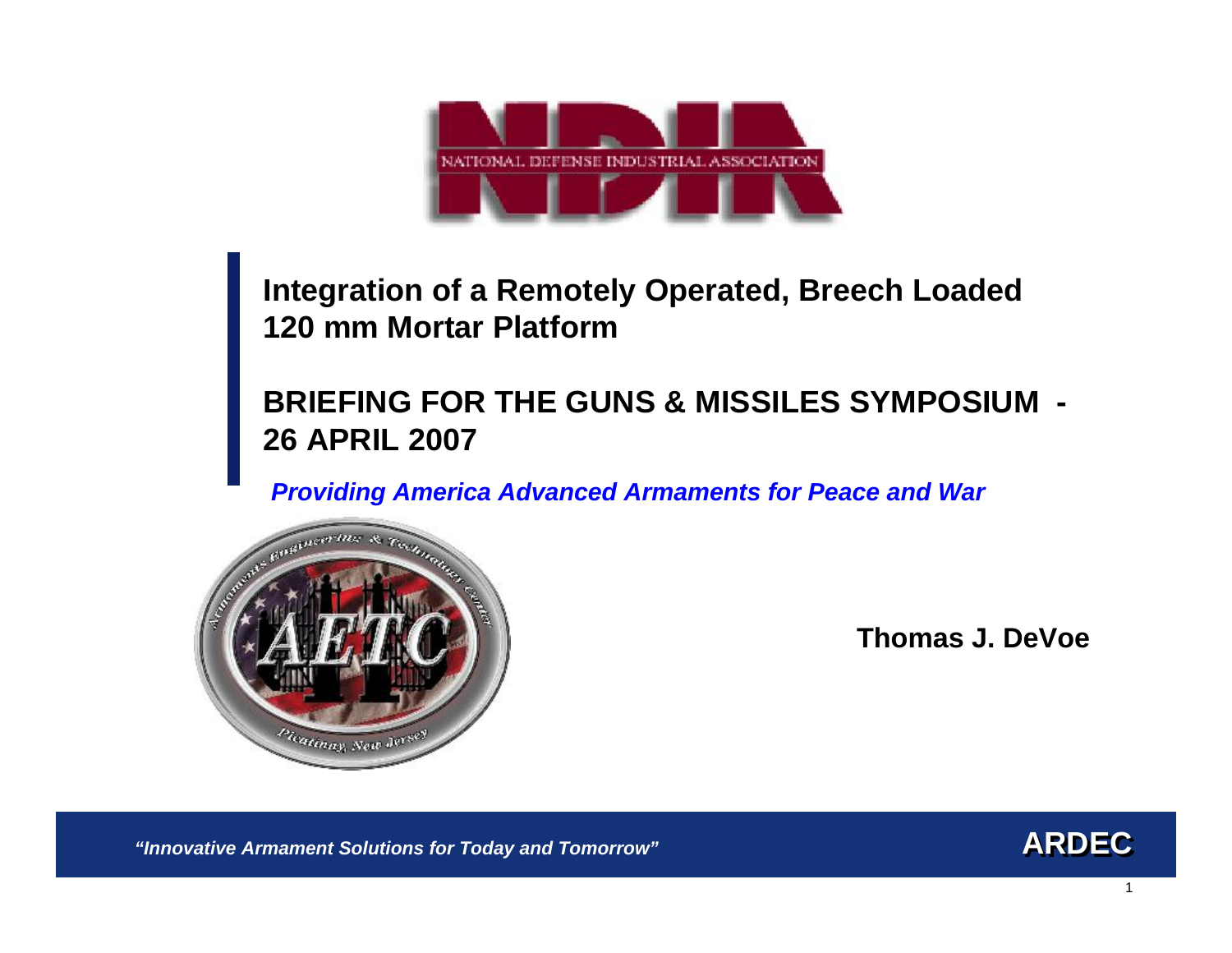

# **Remotely Operated 120 mm Mortar Technology INTRODUCTION**



Generate Technology Concepts Execute Life Cycle R&D Partner with OGA, Industry & Academia

### **Indirect Fire Systems Division**

Objective NLOS-M Technology ATO Laser Ignition for Cannon Artillery Artillery & Mortar Systems



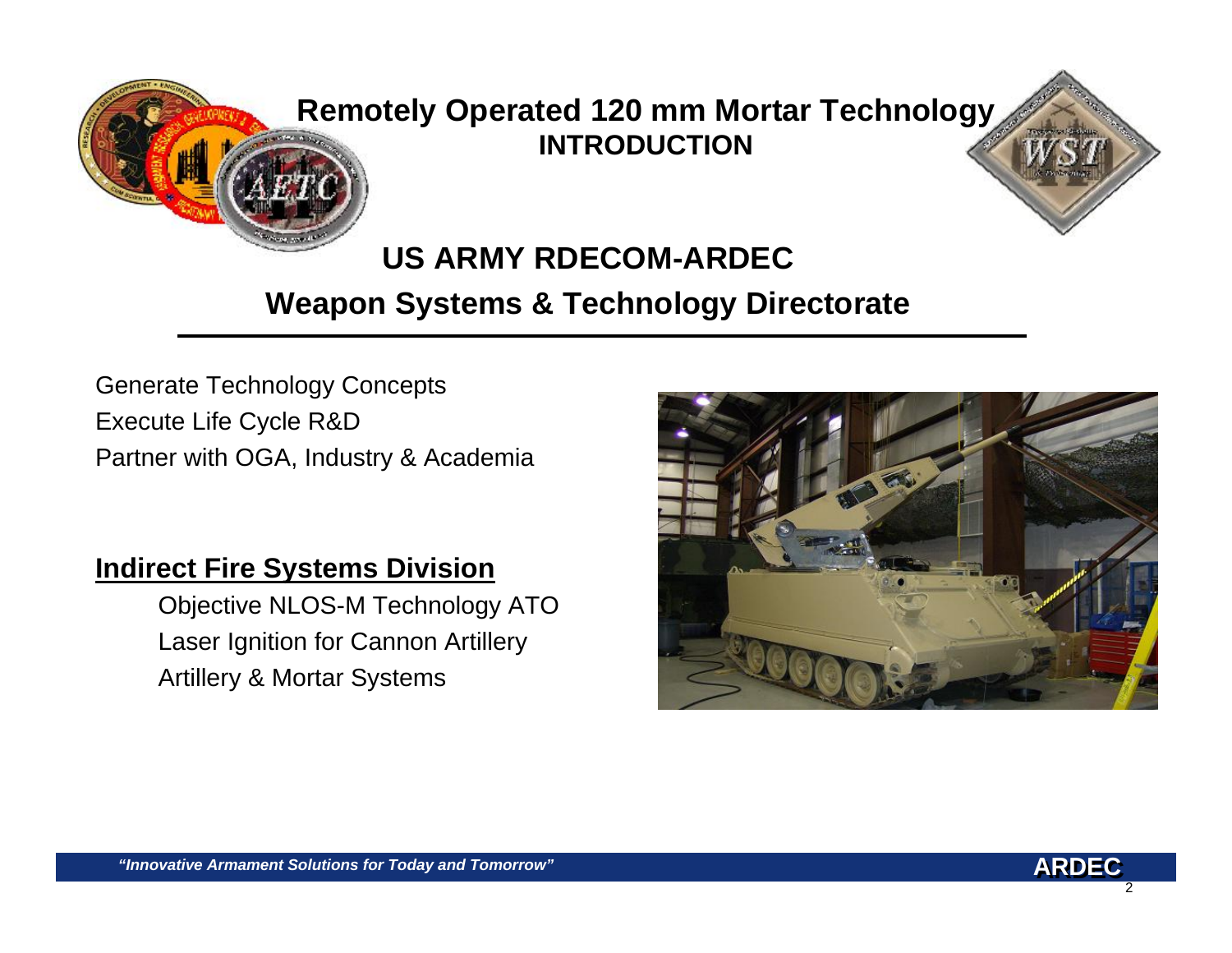

# **Remotely Operated 120 mm Mortar Technology PROJECT OVERVIEW**

- ¾ 120 mm Automated Mortar
- ¾ Breech Loaded
- ¾ In-line Autoloader/46 Round Magazine
- ¾ Integrated Titanium Turret and Cradle
- 14 rpm Maximum Rate of Fire
- Live Fire Demonstrations from Hardstand and M113 Armored Personnel Carrier



**120 MM TURRETED MORTAR CAN BE MOUNTED ON A VARIETY OF FIXED OR MOBILE PLATFORMS**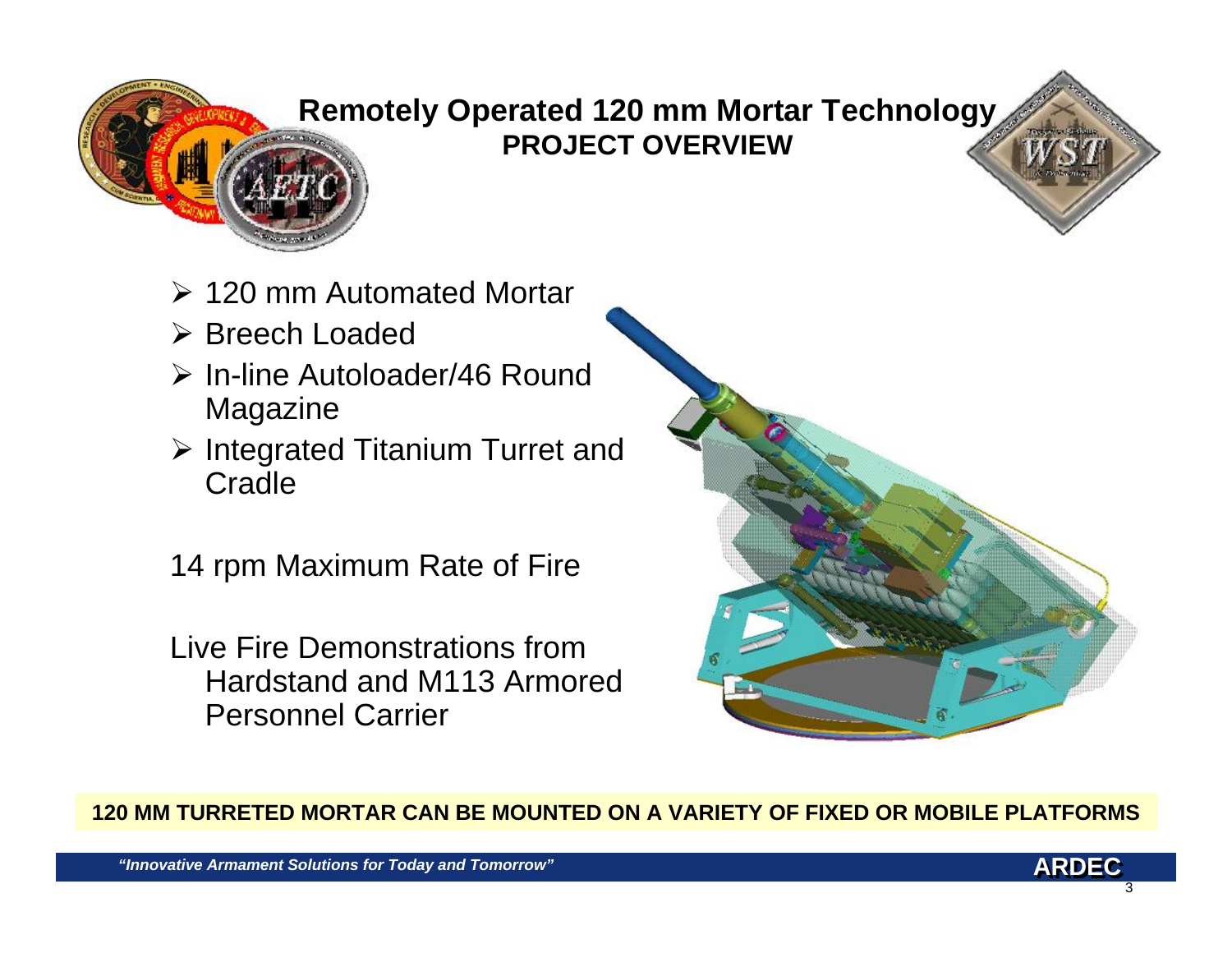

# **Remotely Operated 120 mm Mortar Technology BACKGROUND**



- • **Trade-offs**
	- Elevating Turret vs. Elevating Gun
	- Smooth Bore vs. Rifled Bore
- • **Design**
	- ARDEC: Cannon, Recoil Mechanism, Turret, Fire Control
	- Western Design: Ammunition Handling Design and Fabrication
	- General Atomics: Turret Structural Design
- • **Fabrication**
	- ARDEC: Titanium Turret
	- Watervliet Arsenal: Cannon Tube and Breech
	- Rock Island Arsenal: Recoil Mechanism
- •**Integration** - ARDEC











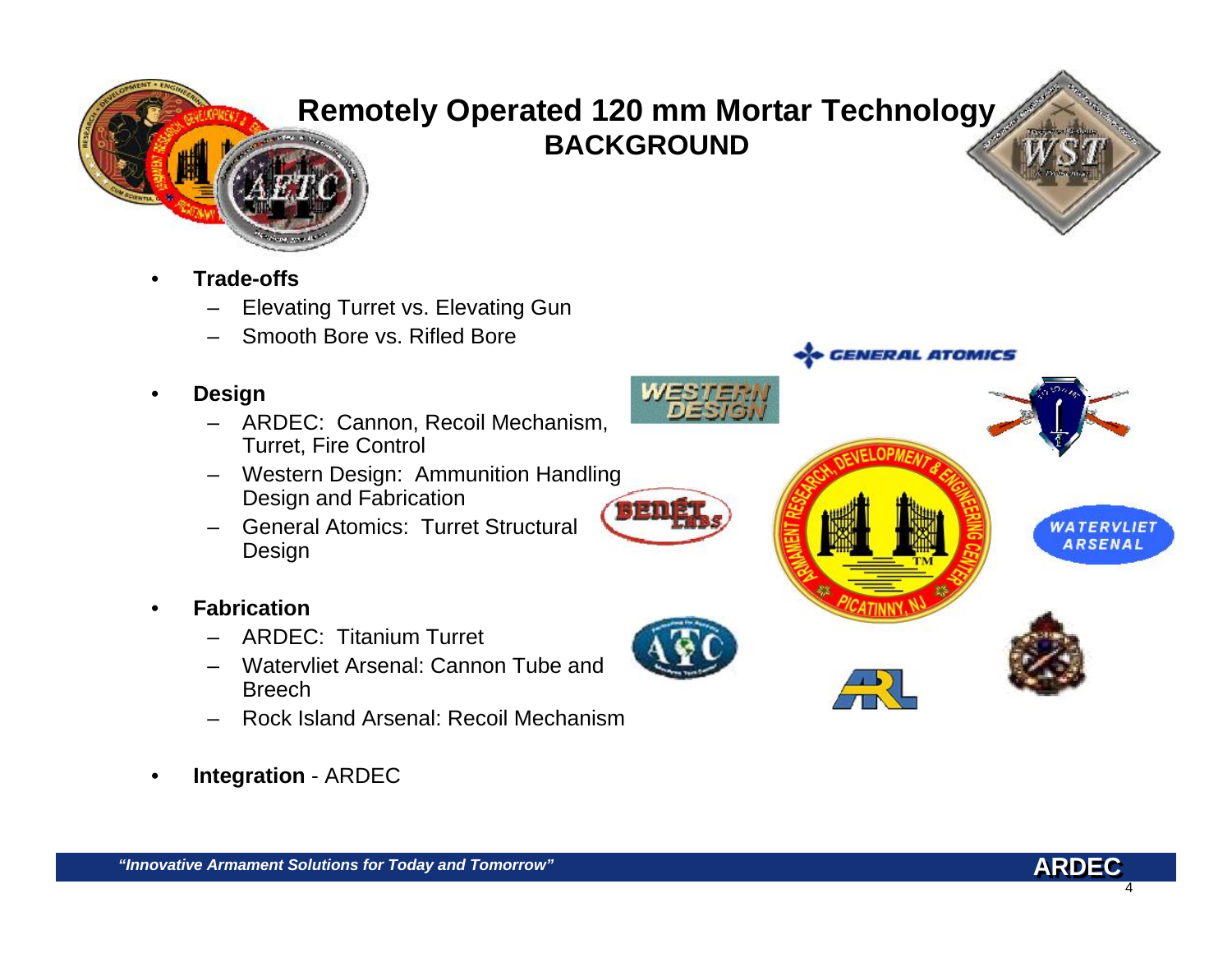

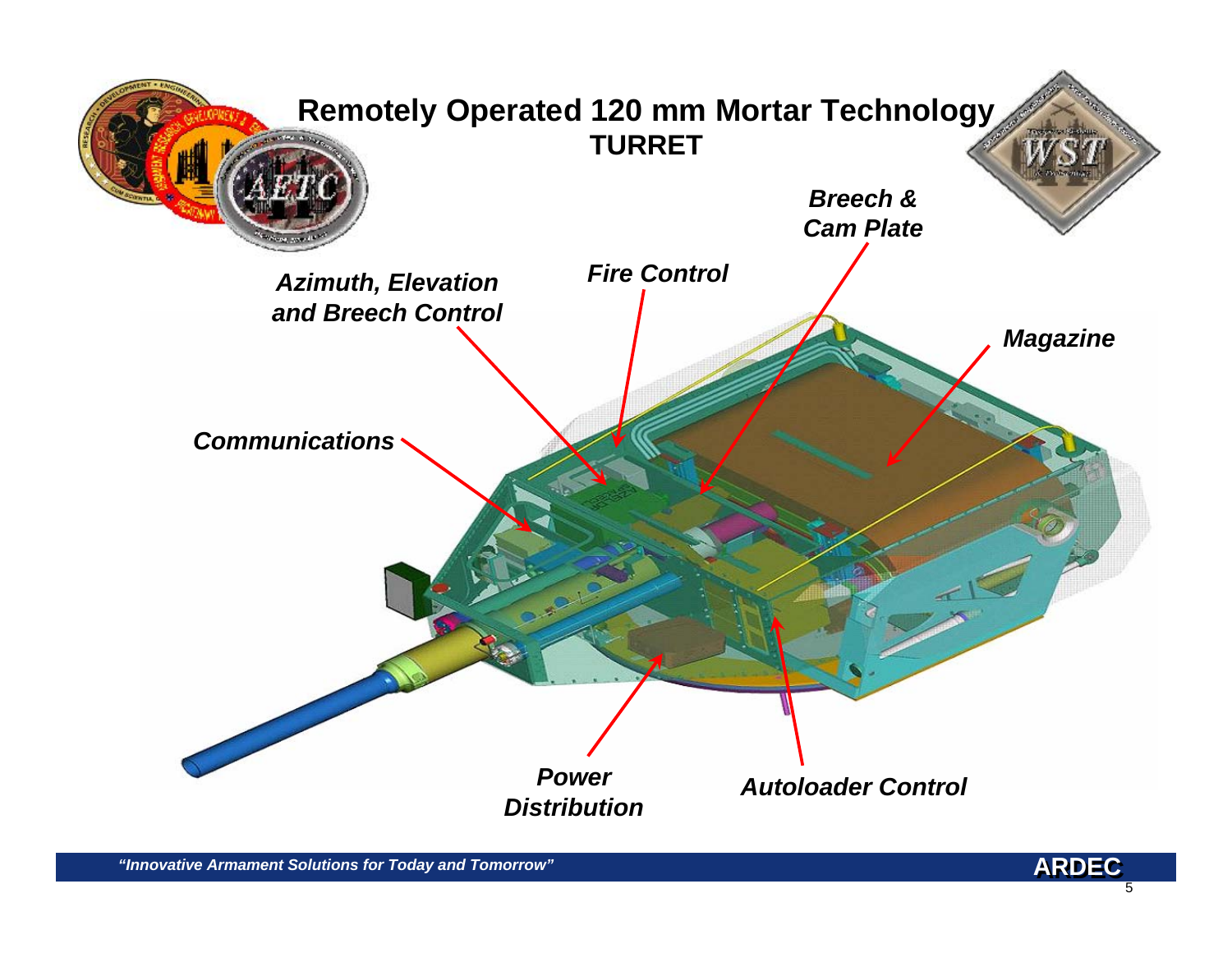

# **Remotely Operated 120 mm Mortar Technology ARMAMENT**

- • Cannon Design Features (XM325)
	- Screw Block Breech
	- 3 Meter, Smooth Bore Mortar Tube
	- Round Positioning and Retention Features
	- Anti Fall-Back Latch
	- Solenoid Actuated Firing Mechanism
	- Breech Open Via Cam Plate
- • Gun Mount
	- –Independent Recoil and Recouperator Modules
	- –Cradle Integral with Turret

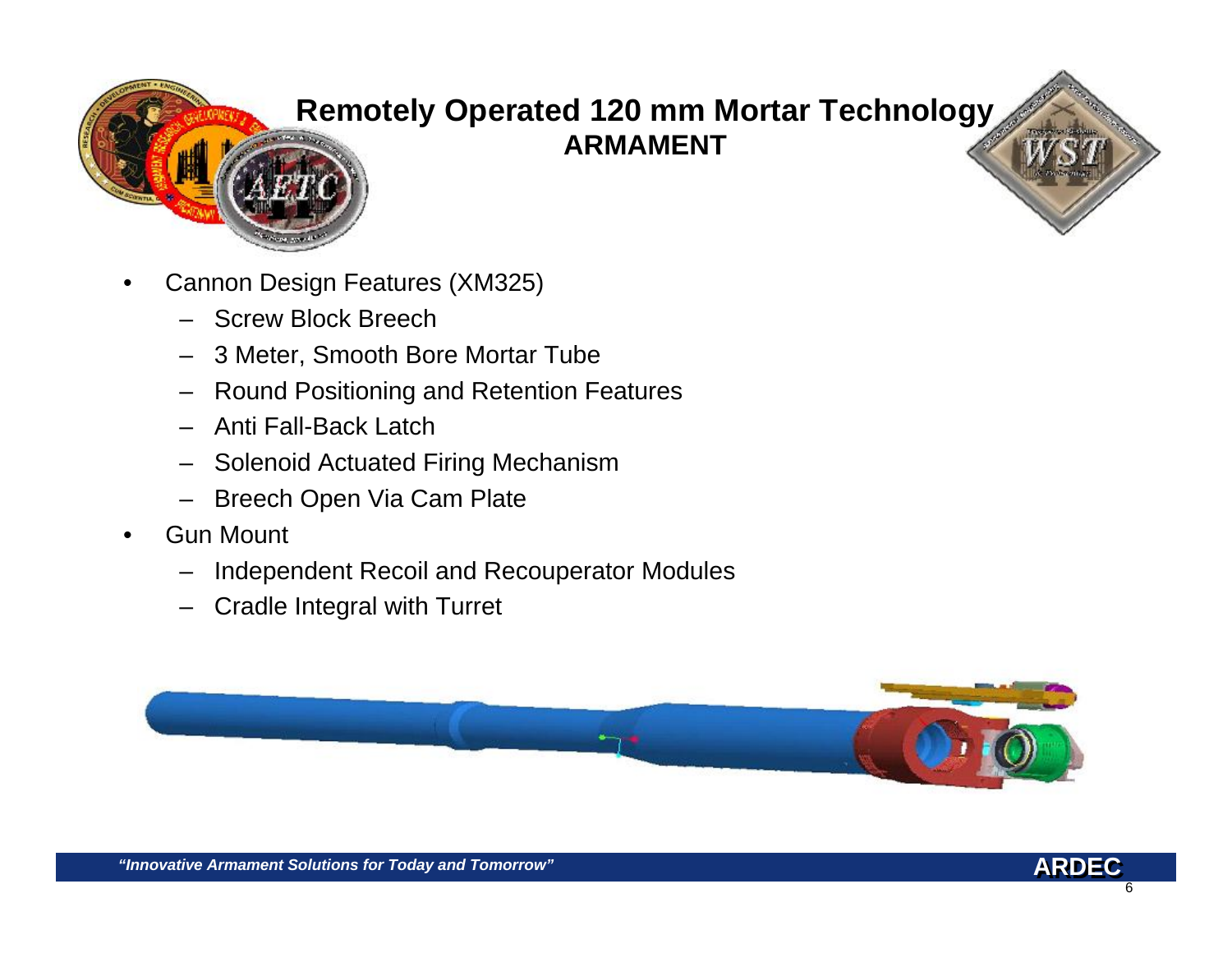

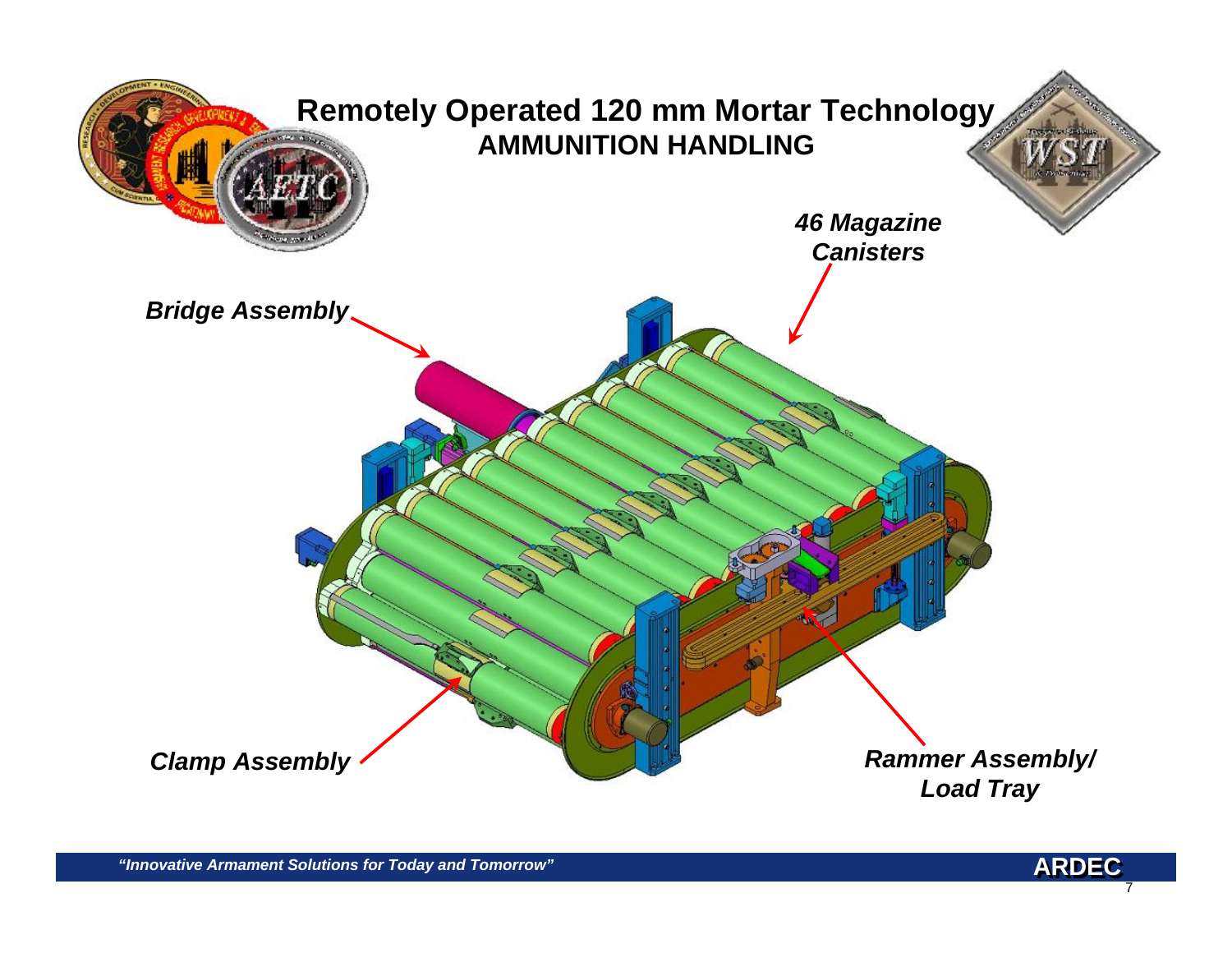

**Remotely Operated 120 mm Mortar Technology FIRE CONTROL**

# **Mortar Fire Control System (MFCS)**



CROW – MS Windows based processor



SINGARS PLGR TALIN INU

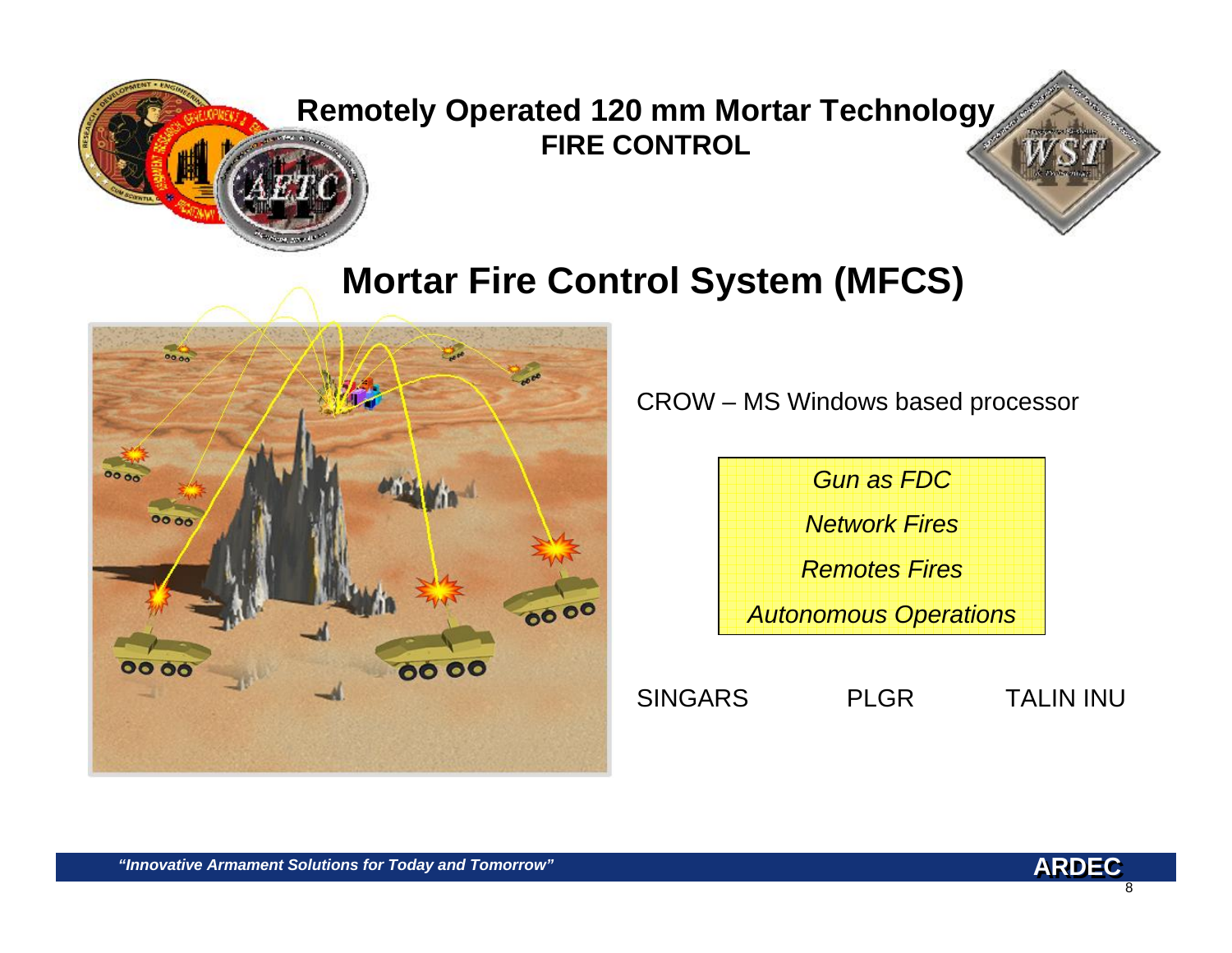

## **Remotely Operated 120 mm Mortar Technology TESTING**

#### *Mount Checkout and Proof Test - Picatinny Gun Shed*



*15 Rounds FiredCharge 0 – Charge 4+ Proofed Cannon19,700 psi*

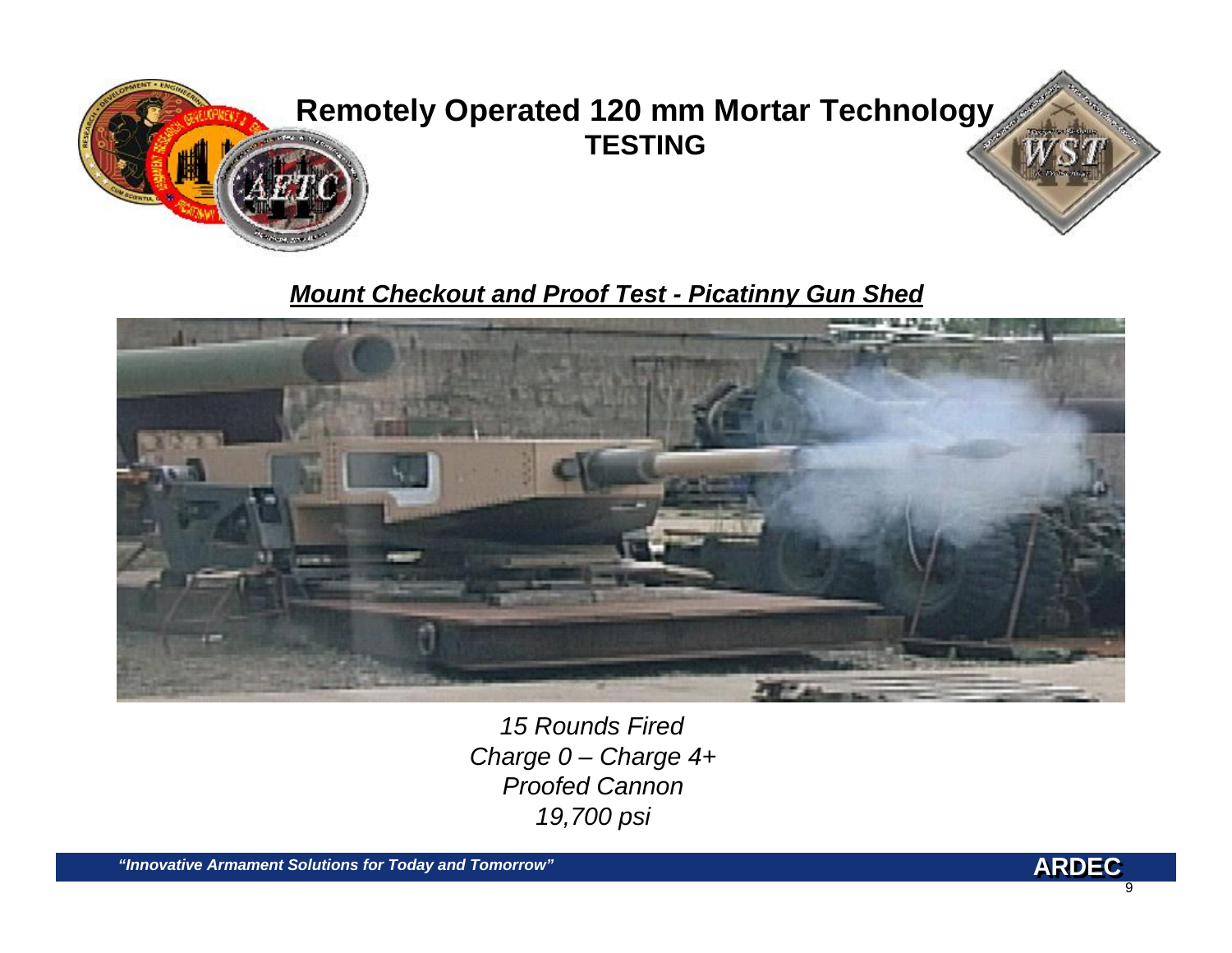# **Remotely Operated 120 mm Mortar Technology TESTING**

#### *Aberdeen Test Center Live Fire Demonstration*

*177 RoundsCharge 1 – Charge 4 30º QE Automated Multi-Round Missions14 rpm Rate of Fire Ballistic, Recoil and Thermal Data Acquisition*

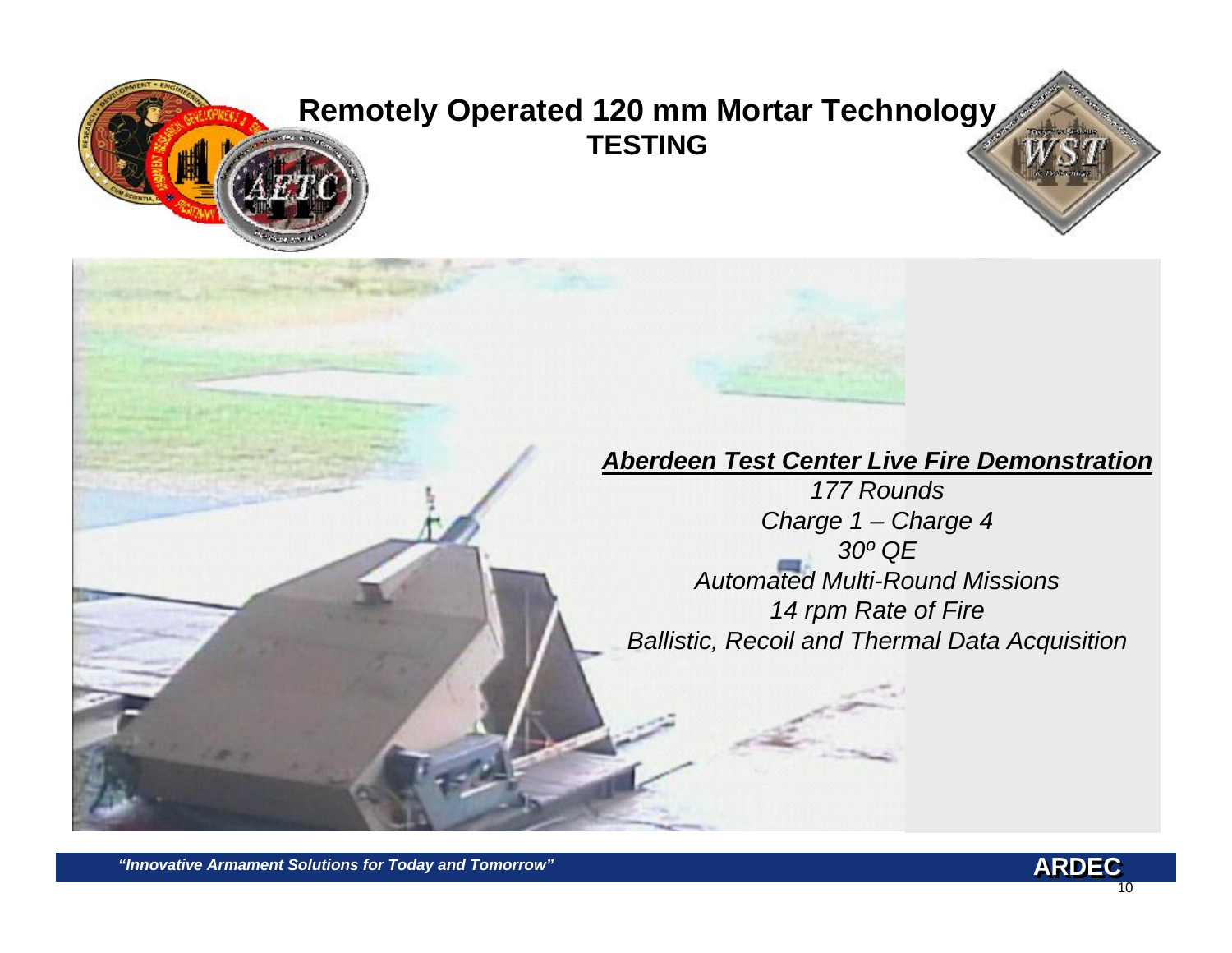

**Remotely Operated 120 mm Mortar Technology ROWST Mortar**

# **Aberdeen Test Center Live Fire Demonstration**



• **30 Rounds**

- **Charges 2 and 4**
- **0° and 30° QE**..................................